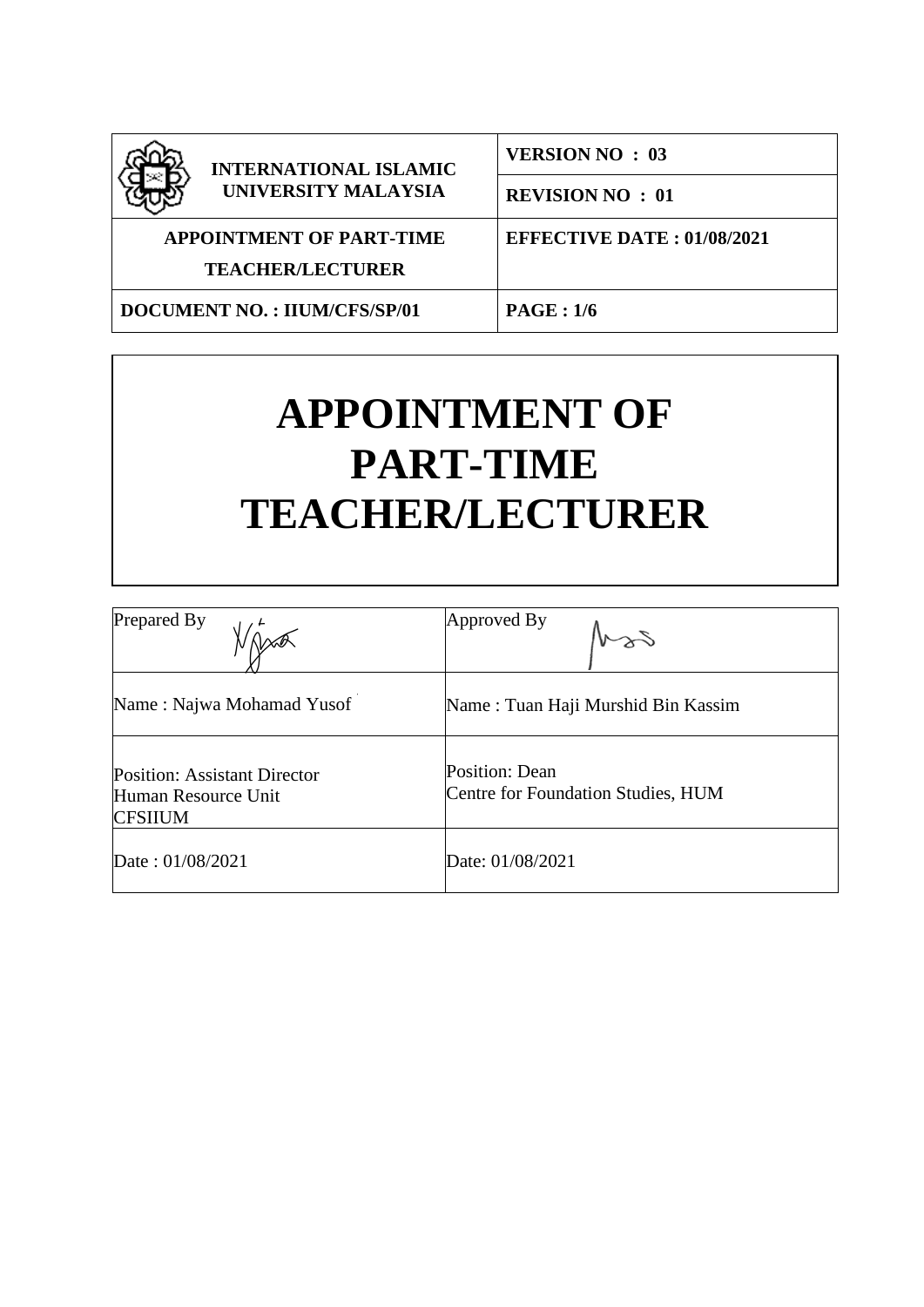| <b>INTERNATIONAL ISLAMIC</b>        | <b>VERSION NO: 03</b>             |  |
|-------------------------------------|-----------------------------------|--|
| UNIVERSITY MALAYSIA                 | <b>REVISION NO: 01</b>            |  |
| <b>APPOINTMENT OF PART-TIME</b>     | <b>EFFECTIVE DATE: 01/08/2021</b> |  |
| <b>TEACHER/LECTURER</b>             |                                   |  |
| <b>DOCUMENT NO.: IIUM/CFS/SP/01</b> | PAGE: 2/6                         |  |

# 1. **OBJECTIVE**

This procedure is prepared to ensure the process of appointment of part-time teacher/lecturer fulfill the CFS requirement.

# 2. **SCOPE**

The procedure is used by the Centre for Foundation Studies as a guideline for the appointment of part-time teacher/lecturer.

# 3. **DEFINITION/ABBREVIATION**

| 3.1 | D | Dean/Director |
|-----|---|---------------|
|     |   |               |

- 3.2 HOD Head of Department
- 3.3 AD Assistant Director
- 3.4 AA Administrative Assistant
- 3.5 FD Finance Department
- 3.6 HRU Human Resource Unit
- 3.7 MSD Management Services Unit

# 4. **REFERENCES**

- 4.1 Quality Manual QM 7.0 (7.4 Purchasing)
- 4.2 Payment Process IIUM/CFS/SP/08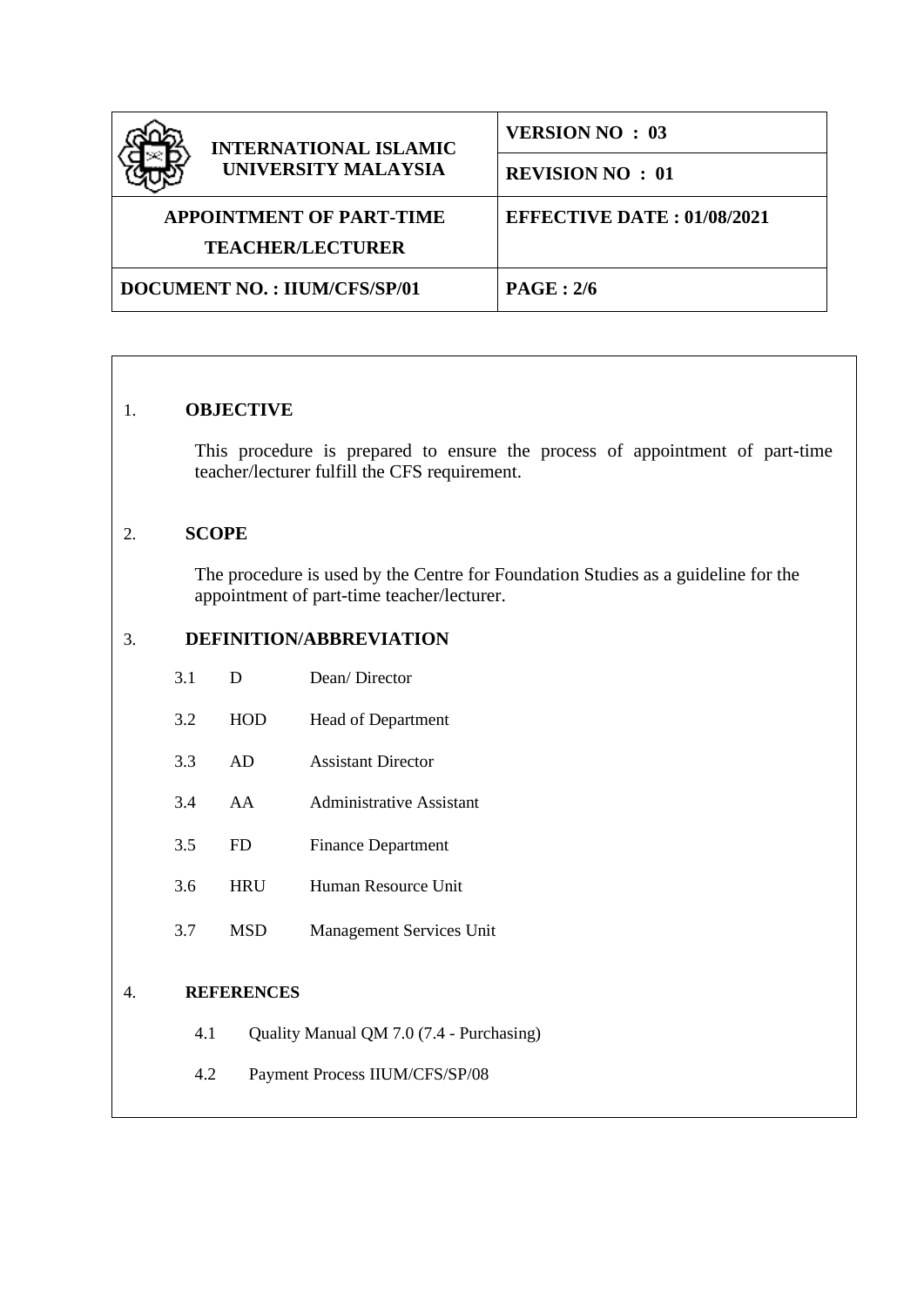| <b>INTERNATIONAL ISLAMIC</b><br><b>UNIVERSITY MALAYSIA</b> | <b>VERSION NO: 03</b>             |  |
|------------------------------------------------------------|-----------------------------------|--|
|                                                            | <b>REVISION NO: 01</b>            |  |
| <b>APPOINTMENT OF PART-TIME</b>                            | <b>EFFECTIVE DATE: 01/08/2021</b> |  |
| <b>TEACHER/LECTURER</b>                                    |                                   |  |
| <b>DOCUMENT NO.: IIUM/CFS/SP/01</b>                        | PAGE: 3/6                         |  |

# **5. RESPONSIBILITY AND DETAILED PROCEDURE**

| <b>RESPONSIBILITY</b> | <b>DETAILED PROCEDURE</b>                                                                                                                                                                                                                                                                                                                                                                                                                              |  |
|-----------------------|--------------------------------------------------------------------------------------------------------------------------------------------------------------------------------------------------------------------------------------------------------------------------------------------------------------------------------------------------------------------------------------------------------------------------------------------------------|--|
|                       | <b>5.1 NEW APPOINTMENT</b>                                                                                                                                                                                                                                                                                                                                                                                                                             |  |
| HOD                   |                                                                                                                                                                                                                                                                                                                                                                                                                                                        |  |
|                       | 5.1.1<br>Receive the completed application form from applicant, which<br>fulfill the followings:<br>Academic qualification<br>form from applicant -<br>(a)<br>the<br>minimum qualification<br>is a bachelor's degree with<br>CGPA 3.00 or master in relevant field.<br>Area of specialization.<br>(b)<br>Relevant documents.<br>(c)<br>Conduct micro teaching exercise for shortlisted candidates.<br>5.1.2<br>Recommendation from Head of Department. |  |
|                       | 5.1.3                                                                                                                                                                                                                                                                                                                                                                                                                                                  |  |
| D                     | Receive application forms and teaching workload from HOD.<br>5.1.4<br>5.1.5<br>Approval/disapproval of Part Time Teacher/ Lecturer<br>application.                                                                                                                                                                                                                                                                                                     |  |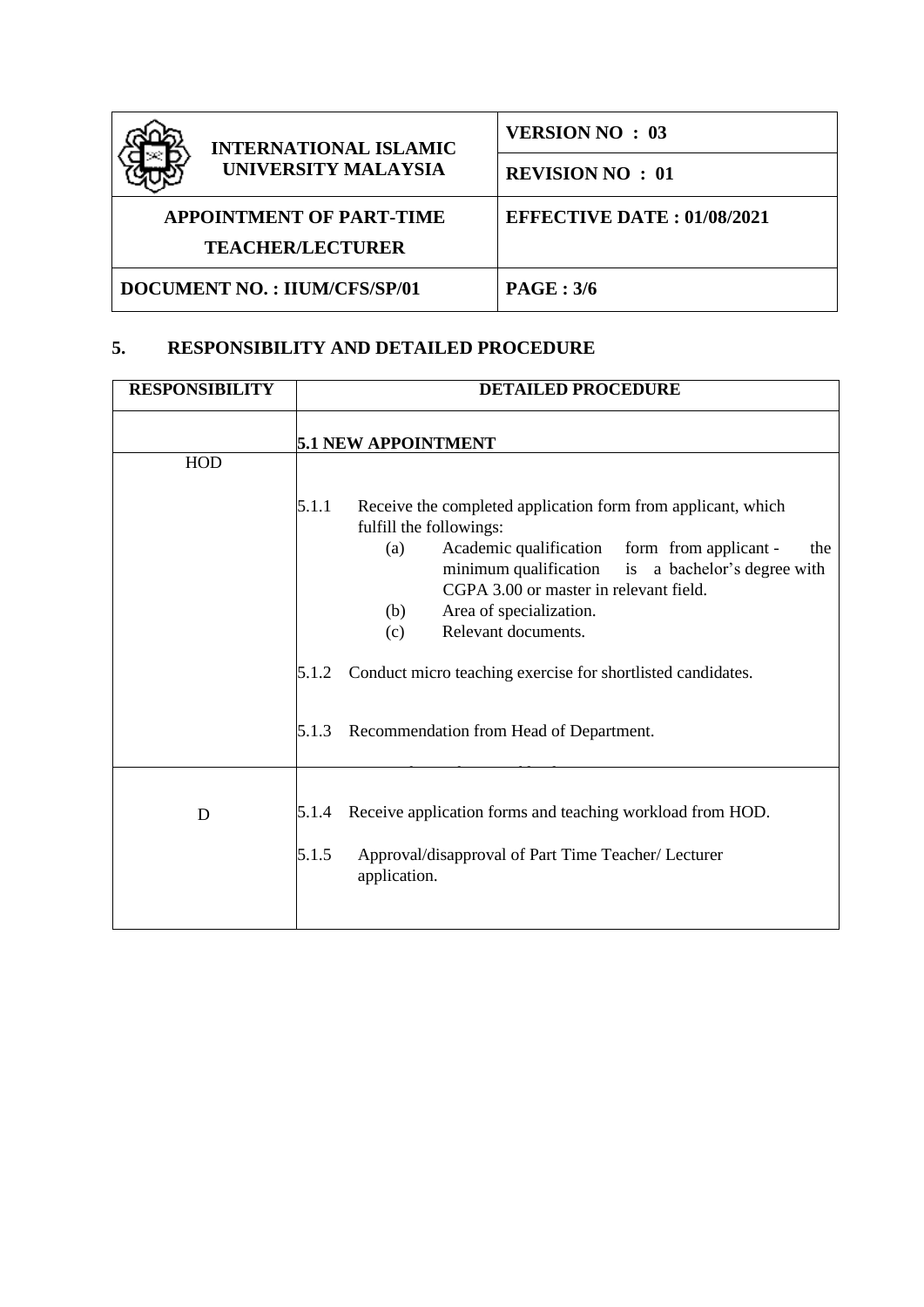

### **INTERNATIONAL ISLAMIC UNIVERSITY MALAYSIA**

**VERSION NO : 03**

**REVISION NO : 01**

# **APPOINTMENT OF PART-TIME**

**EFFECTIVE DATE : 01/08/2021**

**TEACHER/LECTURER**

**DOCUMENT NO. : IIUM/CFS/SP/01 PAGE : 4/6**

| <b>RESPONSIBILITY</b> | <b>DETAILED PROCEDURE</b>                                                                                                                                                                                                                                                                           |  |
|-----------------------|-----------------------------------------------------------------------------------------------------------------------------------------------------------------------------------------------------------------------------------------------------------------------------------------------------|--|
| AD                    | 5.1.6<br>Send Application for Part-Time Teaching Staff form to Head of<br>Department                                                                                                                                                                                                                |  |
|                       | 5.1.7<br>Receive approved application forms from the Dean's office.                                                                                                                                                                                                                                 |  |
| AA                    | 5.1.9<br>Prepare the document for generating Part-Time Lecturer ID<br>a) Cover Letter (sign by Dean)<br>b) Approved Application Form<br>c) Copy of Identification Card<br>d) Bank Account Statement<br>e) EPF Statement<br>Copy of Passport/Immigration Pass (for International<br>f)<br>Applicant) |  |
|                       | 5.1.10<br>Forward the completed documents to Employment (Academic) Unit,<br><b>MSD</b>                                                                                                                                                                                                              |  |
| <b>MSD</b>            | 5.1.11 Generate Part Time Teacher/ Lecturer ID                                                                                                                                                                                                                                                      |  |
| AA                    | Received Lecturer ID<br>5.1.12<br>Mailing the original letter to the applicant.                                                                                                                                                                                                                     |  |
|                       | Carbon copy to:<br>Dean/Director<br>Deputy Dean Academic & Internationalisation<br><b>HOD</b><br>$\bullet$<br>Employment (Academic) Unit, MSD<br>Pile and record the completed document. (IIUM/501/5/18/1)<br>5.1.13                                                                                |  |
|                       | 5.1.14 End process                                                                                                                                                                                                                                                                                  |  |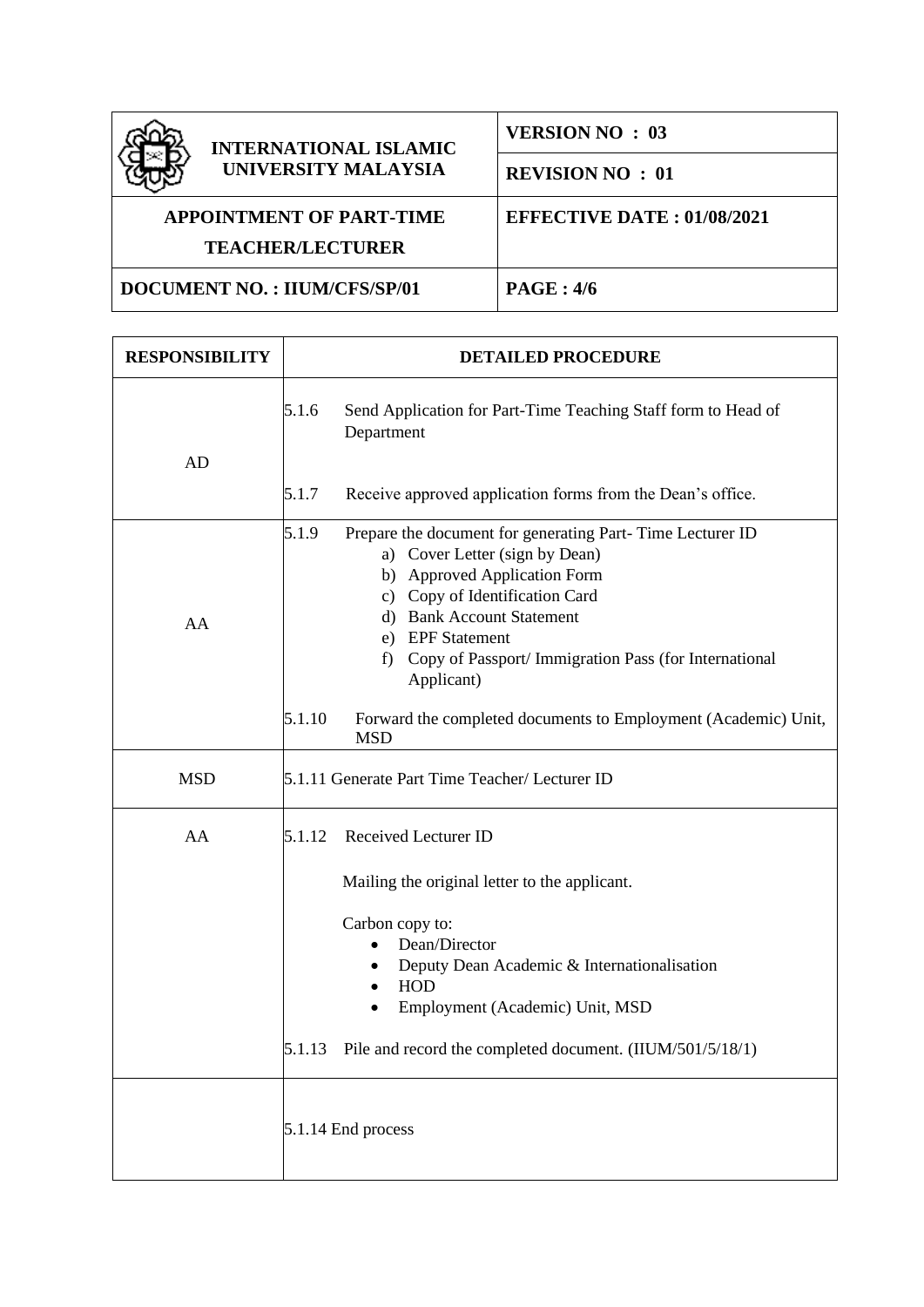| <b>INTERNATIONAL ISLAMIC</b><br>UNIVERSITY MALAYSIA | <b>VERSION NO: 03</b>             |  |
|-----------------------------------------------------|-----------------------------------|--|
|                                                     | <b>REVISION NO: 01</b>            |  |
| <b>APPOINTMENT OF PART-TIME</b>                     | <b>EFFECTIVE DATE: 01/08/2021</b> |  |
| <b>TEACHER/LECTURER</b>                             |                                   |  |
| <b>DOCUMENT NO.: IIUM/CFS/SP/01</b>                 | PAGE: 5/6                         |  |

# **6. QUALITY RECORDS**

| NO. | <b>QUALITY</b><br><b>RECORDS</b>               | <b>RETENTION</b><br><b>PERIOD</b> | <b>LOCATION</b>                                      | <b>RESPONSIBILITY</b> |
|-----|------------------------------------------------|-----------------------------------|------------------------------------------------------|-----------------------|
| ı.  | Application for Part-<br><b>Time Lecturers</b> | 2 years                           | <b>Filing Cabinet:</b><br>(IIUM/501/AHRU/<br>5/18/1) | AA                    |